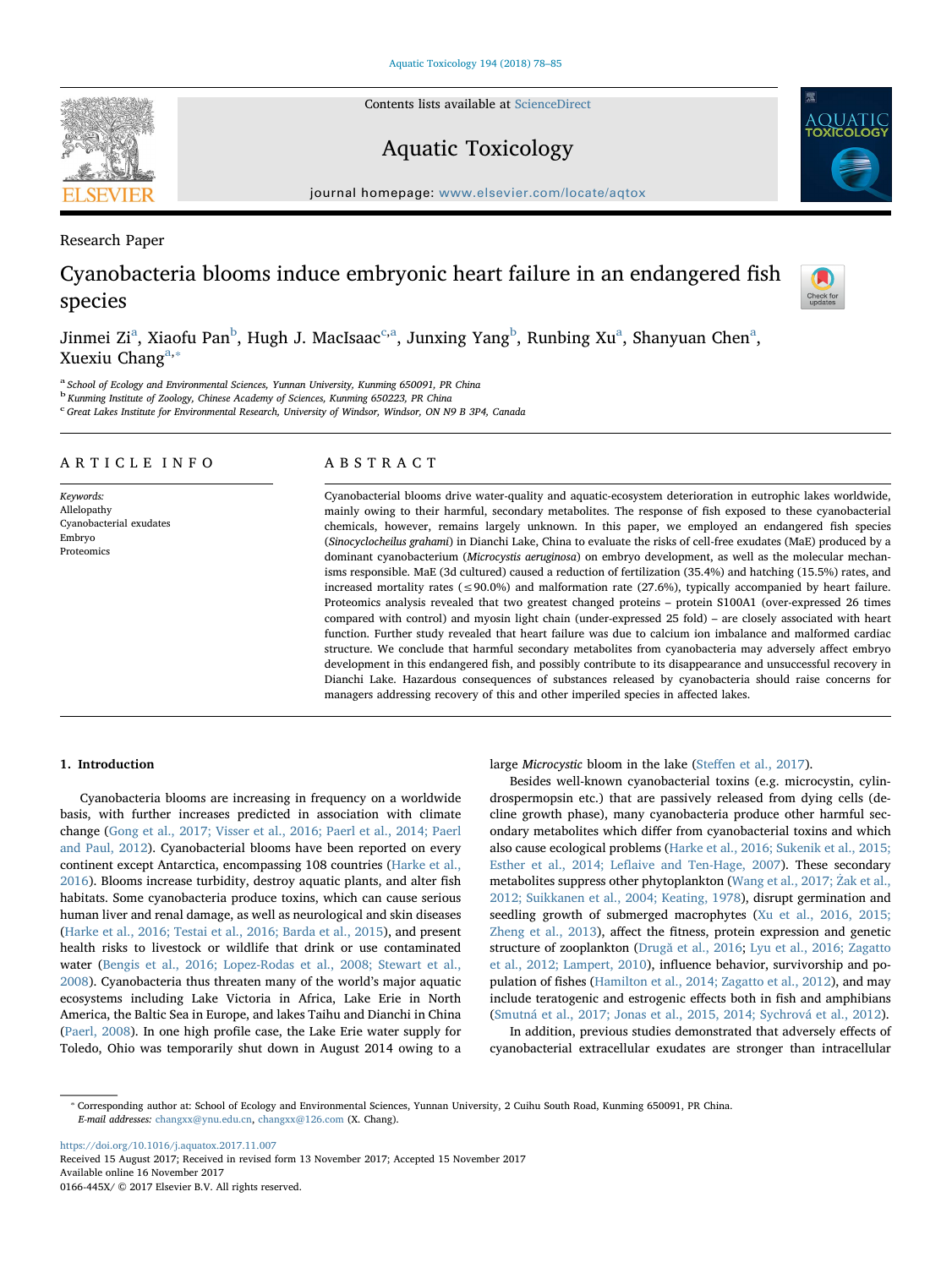extracts, and that these effects are growth phase-dependent. Extracellular exudates of decline phase cyanobacteria do not exhibit obvious negative effects [\(Xu et al., 2015](#page-7-11)), whereas extracellular exudates in exponential phase do affect coexisting organisms ([Xu et al.,](#page-7-6) 2016, 2015; Zheng et al., 2013; Ż[ak et al., 2012; Suikkanen et al.,](#page-7-6) [2004\)](#page-7-6). Thus, it appears that the exponential phase is the critical period for cyanobacteria to produce secondary metabolites. Though accumulating evidence demonstrates that cyanobacteria exudate substances are harmful to aquatic organisms, the effect of exudates from exponential phase cells on aquatic animals remains unclear.

Fish are integral components of most aquatic ecosystems and may be threatened by secondary metabolites in waterbodies hosting blooms. ([Godlewska et al., 2016; Sinden and Sinang, 2016](#page-7-12)). Sinocyclocheilus grahami (Barbinae subfamily) is an endemic species of the Yunnan-Guizhou plateau, and once dominated Dianchi Lake (24<sup>∘</sup> 51′-N, 102<sup>∘</sup> 42′- E) – the sixth largest lake in China – prior to its eutrophication. The species disappeared from the lake during the 1980s and is listed in the "China Red Data Book of Endangered animals (fish)" as a nationally protected animal [\(Chu and Chen, 1989\)](#page-7-13). Many efforts have been made to rehabilitate S. grahami in the lake and in captivity. In 2007, the Endangered Fish Conservation Center (EFCC) achieved reproduction of S. grahami in captivity [\(Yang et al., 2007](#page-7-14)). More than one million larvae have been re-introduced to the lake since 2009, though these efforts have failed to rebuild the population.

Cyanobacteria blooms have become an increasingly serious problem in Dianchi Lake since the 1980s, and we hypothesize that they may be responsible for the disappearance of important fishes, including S. grahami, as well as its failed re-introduction into the lake. To test this hypothesis, we exposed S. grahami to exudates from the Microcystis aeruginosa grown in exponential phase, assessing embryo development using both phenotype and proteomics. Proteomics has informed our understanding of organism responses to stresses at the cellular level, as many protein functions and responses can be assessed simultaneously. Although proteomics approaches have been used previously to reveal impacts of cyanobacterial on Daphnia [\(Lyu et al., 2016\)](#page-7-8), and fish embryo toxicity (FET) screening in whole-effluent testing has been standardized [\(Lammer et al., 2009\)](#page-7-15), this is the first study to assess phenotype and protein responses in fish exposed to cyanobacteria exudates.

#### 2. Materials and methods

#### 2.1. M. aeruginosa cultivation and exudates (MaE) production

M. aeruginosa (FACHB-905, toxic) that originated from Dianchi Lake was obtained from the Freshwater Algae Culture Collection of the Institution of Hydrobiology (FACHB-Collection) at the Chinese Academy of Sciences, and was cultured in a axenically-modified HGZ-145 nutrient solution. Preparation of the nutrient solution and culture methods and conditions are described in [Zheng et al. \(2013\)](#page-7-16). Cultures were grown in a climate-controlled room (GXZ-380B, China) at 25  $\pm$  1 °C in a 12:12 h light-dark cycle to the exponential phase, and manually shaken twice daily. Cyanobacteria cells were counted manually by hemocytometer with an optical microscope (Olympus, BX51, Japan) to obtain an initial inoculation density of  $1.2 - 1.4 \times 10^6$  cells/ml. M. aeruginosa cells were harvested after 3-d growth and a homogenized culture used to achieve a density between 4.0 and 4.5\*10<sup>6</sup>cells/ml in HGZ-145 solution by centrifugation for 10 min at 11,000 rpm. Supernatant was filtered through a glass-fiber filter (0.22 μm) (MiLiMo separation technology limited company, Shanghai) to obtain the original MaE solution.

#### 2.2. S. grahami embryos obtained and gamete quality assessment

Adult S. grahami fish were obtained from Kunming Institute of Zoology, Chinese Academy of Sciences. Spawning are induced by injection Luteinizing Hormone Releasing Hormone (LHRH-A2) and <span id="page-1-0"></span>Table 1

Quality evaluation standard of gametes of S. grahami.

| Indicator                                                                                      | Mean $+$ SD                                    |
|------------------------------------------------------------------------------------------------|------------------------------------------------|
| Egg<br>Egg size $(mm)$<br>Semi-diameter of yolk sac (mm)<br>Nuclear deviation rate%<br>Sperm   | $2.3 + 0.2$<br>$1.9 + 0.1$<br>$92.0 + 3.0$     |
| Sperm motility (%)<br>Duration of sperm forward movement (s)<br>Duration of sperm movement (s) | $93.0 + 3.0$<br>$22.0 \pm 1.0$<br>$70.0 + 3.0$ |

Domperidone (DOM) [\(Pan et al., 2014\)](#page-7-17). As the quality of embryos depends on the quality of gametes, we evaluated the latter before artificial insemination to ensure all embryos used in this experiment were healthy (see [Table 1\)](#page-1-0). Specifically, we measured egg size (mm), semidiameter of yolk sac (mm), and nuclear deviation rate (ND, %; ND is an indicator that can forecast fertilization rate). Sperm motility (%) ([Mounib, 1978\)](#page-7-18), duration of sperm forwards movements, and sperm lifespan(s) were also measured.

### 2.3. The effect of MaE on S. grahami embryos and sperm

We exposed sperm/embryos that were obtained by artificial insemination (dry method of artificial fertilization) to varying concentrations of MaE in petri-dishes (see [Table 2](#page-1-1)). Concentrations of MaE to which sperm/embryos were exposed were well within the natural range. The sperm motility (%) and sperm lifespan (s) have been measured. In total, 50 embryos were exposed in 40 ml culture solution and replicated three times (treatments and controls). Petri-dishes were incubated at 18  $\pm$  1 °C. We assessed development of embryos during five periods: cleavage, blastula, gastrula, segmentation, and hatching. Fertilization rate was measured after the gastrula period. Hatchability and mortality rate were measured when 90% of embryos had hatched. Malformation rate was measured across the entire hatching period. Development of embryos, malformation level evaluation, and postembryonic development were monitored under a stereoscope from 1 h post-fertilization (hpf), and the duration time of each development period and growth characteristics were recorded. Abnormal embryos were photographed and dead embryos (apparent as loose and milky yolk) were removed every  $3 - 4 h$  to maintain growth medium quality.

#### 2.4. Proteomics analysis

Control and experimental embryos (30% MaE) were used in a proteomics analysis. According to preliminary research, malformations of embryos were the most obvious symptom of MaE exposure, and malformation rates the most important sub-lethal indicator, thus we chose samples that exhibited significant malformation for proteomics analysis. In this study, exposure to 50% MaE induced the highest malformation rates, but was too toxic to obtain sufficient embryo samples and malformation types. Thus, we chose embryos exposed to  $<$  30% MaE for proteomic analysis. We collected samples when the eyes of

#### <span id="page-1-1"></span>Table 2

Treatment concentrations of Microcystis aeruginosa exudates (MaE).

| Original MaE cell<br>density (cells/ml) | Percent of original MaE<br>solution (%) |          | Algae density of Treatment<br>concentration of MaE (cells/<br>ml) |
|-----------------------------------------|-----------------------------------------|----------|-------------------------------------------------------------------|
| $4*106$ cells/ml                        | control                                 | $\Omega$ | $\Omega$                                                          |
|                                         | Low concentration                       | 10       | $0.4*10^{6}$                                                      |
|                                         | Medium                                  | 30       | $1.2*10^{6}$                                                      |
|                                         | concentration                           | 50       | $2*10^6$                                                          |
|                                         | High concentration                      | 100      | $4*10^6$                                                          |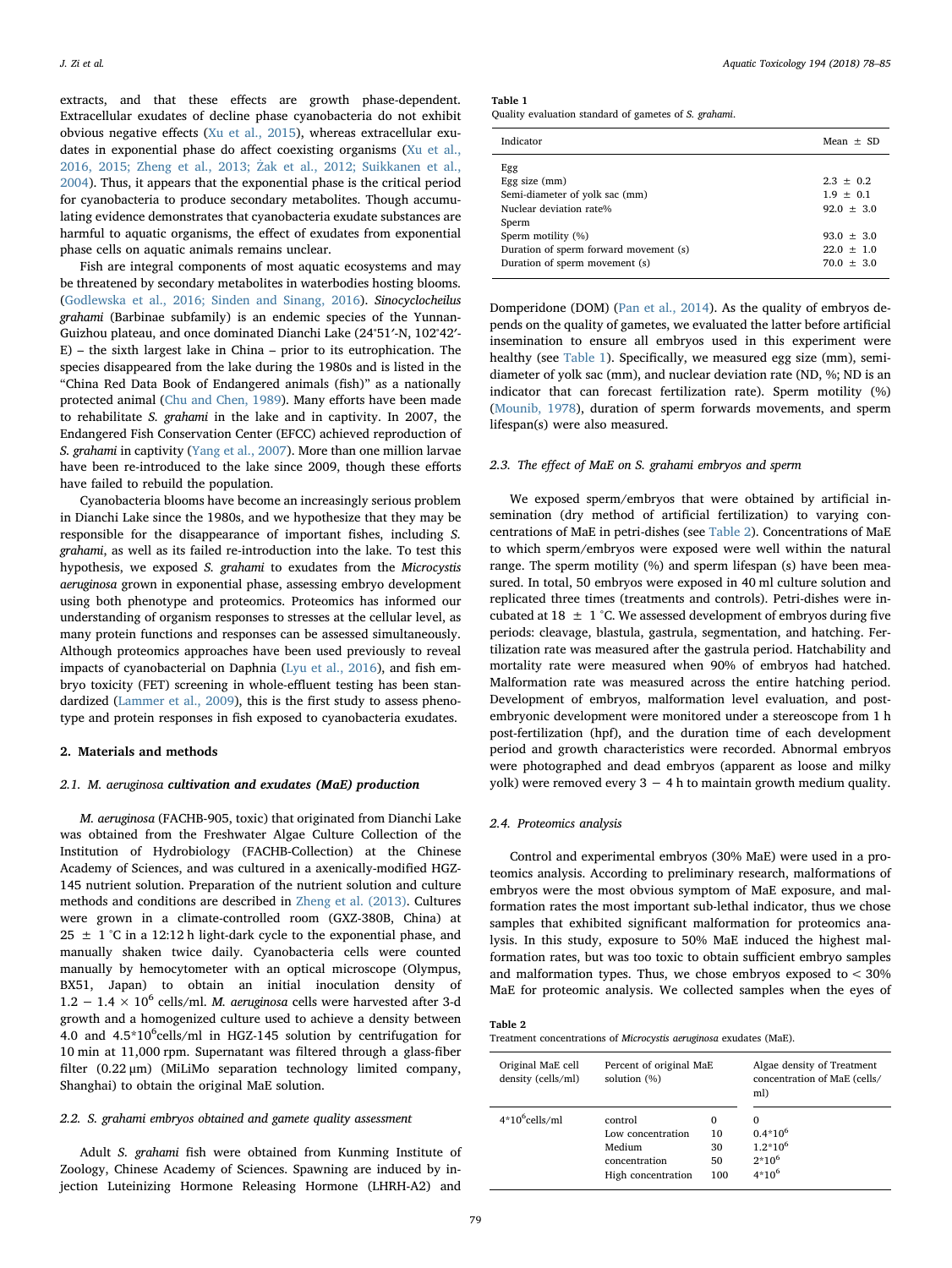#### <span id="page-2-0"></span>Table 3

Mean ( $\pm$  SD) effect of MaE exposure on duration of embryonic development stage. \*  $P < 0.05$  (compared with control).

| Stage of embryonic development | Duration time of embryonic development (h) |                    |                    |                    |                    |  |
|--------------------------------|--------------------------------------------|--------------------|--------------------|--------------------|--------------------|--|
|                                | Control                                    | 10%                | 30%                | 50%                | 100%               |  |
| Fertilization (s)              | 30                                         | 30                 | 30                 | 30                 | 30                 |  |
| Cleavage                       |                                            |                    |                    |                    |                    |  |
| Blastodisc                     | $1.4 - 1.7$                                | $1.4 - 1.7$        | $1.4 - 1.7$        | $1.4 - 1.7$        | $1.4 - 1.7$        |  |
| 2-32cells                      | $6 - 6.5$                                  | $6 - 6.5$          | $6 - 6.5$          | $6 - 6.5$          | $6 - 6.5$          |  |
| Blastula                       | $18 \pm 1.1$                               | $17.8 + 2.0$       | $17.7 + 1.7$       | $17.4 + 1.2*$      | $15.5 + 0.8*$      |  |
| Gastrula                       | $23.3 \pm 1.0$                             | $23.4 \pm 1.5$     | $23.4 \pm 1.1$     | $23.5 \pm 2.0$     | $23.4 \pm 0.6$     |  |
| Segmentation                   | $50 \pm 0.8$                               | $50 + 0.9$         | $50 \pm 1.0$       | $50 + 1.2$         | $50 + 1.0$         |  |
| Hatching                       | $60 \pm 3.2$                               | $57.8 \pm 4.5$     | $63.8 \pm 3.0^*$   | $51.4 \pm 3.5^*$   | $50.7 \pm 3.0^*$   |  |
| Hatching time (h)              | $158.7 \pm 2.1$                            | $156.4 \pm 1.34*$  | $162.2 \pm 2.4^*$  | $149.7 \pm 5.3^*$  | $146.9 + 4.9*$     |  |
| Accumulated temperature (°C/h) | $2936.1 \pm 5.7$                           | $2892.5 \pm 6.0^*$ | $3000.3 \pm 5.5^*$ | $2768.9 \pm 6.7^*$ | $2718.0 \pm 6.9^*$ |  |

embryos turned black as the time node (hatching period). Approximately 80–100 embryos from both controls (no MaE exposure) and treatments were placed into cryogenic vials with a latex dropper, tinfoil wrapped, and then stored in liquid nitrogen at −80 °C.

Cell pellets were suspended on ice in 200 μl lysis buffer (4% SDS, 100 mM DTT, 150 mM Tris-HCl pH 8.0), and boiled for 5 min. Samples were then ultrasonicated and boiled for another 5 min. Undissolved cellular debris was removed by centrifugation at 14,000 rpm for 15 min. The supernatant was collected and quantified with a BCA Protein Assay Kit (Bio-Rad, USA). Digestion of protein (250 μg for each sample) was performed according to the FASP procedure described by Wiś[niewski et al. \(2009\).](#page-7-19) The peptide content was estimated by UV light spectral density at 280 nm.

The peptide portion of each sample was desalted on C18 Cartridges (Empore™ SPE Cartridges C18 (standard density), bed I.D. 7 mm, volume 3 ml, Sigma), then concentrated by vacuum centrifugation and reconstituted in 40 μl of 0.1% (v/v) trifluoroacetic acid. Liquid Chromatography (LC)-Electrospray Ionization (ESI) Tandem MS (MS/ MS) Analysis was performed on a Q Exactive mass spectrometer that was coupled to Easy nLC (Proxeon Biosystems, now Thermo Fisher Scientific). Five μg of peptide was loaded onto a C18-reversed phase column (Thermo Scientific Easy Column, 10 cm long, 75 μm inner diameter, 3 μm resin) in buffer A (2% acetonitrile and 0.1% Formic acid) and separated with a linear gradient of buffer B (80% acetonitrile and 0.1% Formic acid) at a flow rate of 250 nL/min controlled by IntelliFlow technology over 120 min. MS data was acquired using a data-dependent top10 method dynamically choosing the most abundant precursor ions from the survey scan  $(300-1800 \, \text{m/s})$  for HCD fragmentation. Determination of the target value was based on predictive Automatic Gain Control (pAGC). Dynamic exclusion duration was 25 s. Survey scans were acquired at a resolution of 70,000 at m/z 200 and resolution for HCD spectra was set to 17,500 at m/z 200. Normalized collision energy was 30 eV and the underfill ratio, which specifies the minimum percentage of the target value likely to be reached at maximum fill time, was defined as 0.1%. The instrument was run with peptide recognition mode enabled. MS experiments were performed in triplicate for each sample.

MS data was analyzed using MaxQuant software version 1.3.0.5. MS data were searched against the UniProtKB Escherichia coli database (2585998 total entries, downloaded 06/07/12). An initial search was set at a precursor mass window of 6 ppm. The search followed an enzymatic cleavage rule of Trypsin/P and allowed a maximum of two missed cleavage sites and a mass tolerance of 20 ppm for fragment ions. Carbamidomethylation of cysteines was defined as fixed modification, while protein N-terminal acetylation and methionine oxidation were defined as variable modifications for database searching. The cutoff of global false discovery rate (FDR) for peptide and protein identification was set to 0.01. Label-free quantification was carried out in MaxQuant ([Schwanhäusser et al., 2011](#page-7-20)). Intensity-based absolute quantification (iBAQ) in MaxQuant was performed on the identified peptides to

quantify protein abundance.

### 2.5. Data analysis

Fertilization rate ( $\mu_1$ ) and mortality rate ( $\mu_2$ ) were calculated as:

$$
\mu_1 = N_1/N_0 \tag{1}
$$

$$
\mu_2 = N_2/N_0 \tag{2}
$$

where  $N_1$  and  $N_2$  were the number of live embryos remaining after gastrulation and dead embryos after all embryo hatched, respectively, and N<sub>0</sub> is initial embryo number (50 eggs). Hatchability rate ( $\mu$ <sub>3</sub>) and malformation rate ( $\mu_4$ ,  $\mu_5$ ) were respectively calculated as:

$$
\mu_3 = N_3/N
$$
 (3)

$$
\mu_4 = N_4/N
$$

where  $N_3$  is hatching larvae,  $N_4$  is malformed embryos, N is fertilized embryos.

$$
\mu_5 = N_5/N_4 \tag{5}
$$

where  $N_5$  is the number of larvae suffered different malformation category (yolk sac malformation, thoracic deformity, spinal curvature, multi-malformation and other malformation type), with this formula used in [Table 3](#page-2-0) only.

Accumulated temperature (K) was calculated as  $K = Tn$ , where T is the average culture temperature and n is culture duration (h). Data were expressed as mean  $\pm$  standard deviation. We used one-way analysis of variance (ANOVA) and subsequent post-hoc tests (Fisher LSD) to examine differences in all tests by using SPSS 19.0 after checking for normality and homoscedasticity.

## 3. Results

Fertilization rate and hatching rate decreased, while malformation rate and mortality rate increased, with increasing MaE concentration for exposed S. grahami embryos ([Fig. 1A](#page-3-0)–D, respectively). Fertilization rate declined progressively from 67.5% in controls to 53.6%, 54.3%, 45.8% and 35.4% with 10%, 30%, 50% and 100% MaE exposure, respectively ( $P < 0.01$ ) ([Fig. 1A](#page-3-0)). Likewise, hatching rate declined from 84.3% in controls with healthy larvae to 15.5% in 100% MaE exposure  $(P < 0.01)$  [\(Fig. 1B](#page-3-0)). Though embryos successfully hatched in 100% MaE exposure, larvae were unhealthy and inactive. Conversely, embryo malformation rates increased with increasing MaE concentration between 10% and 50% MaE exposure, but declined thereafter ([Fig. 1](#page-3-0)C). Strong teratogenic effects on embryos were apparent at even the lowest MaE exposure concentration (10%). Malformation rate in this group increased to 27.6% versus 16.6% in controls ( $P < 0.05$ ). We observed the highest malformation rate (39.3%) at the 50% MaE concentration  $(P < 0.01)$ . Paradoxically, malformation rate was lower (24.2%) when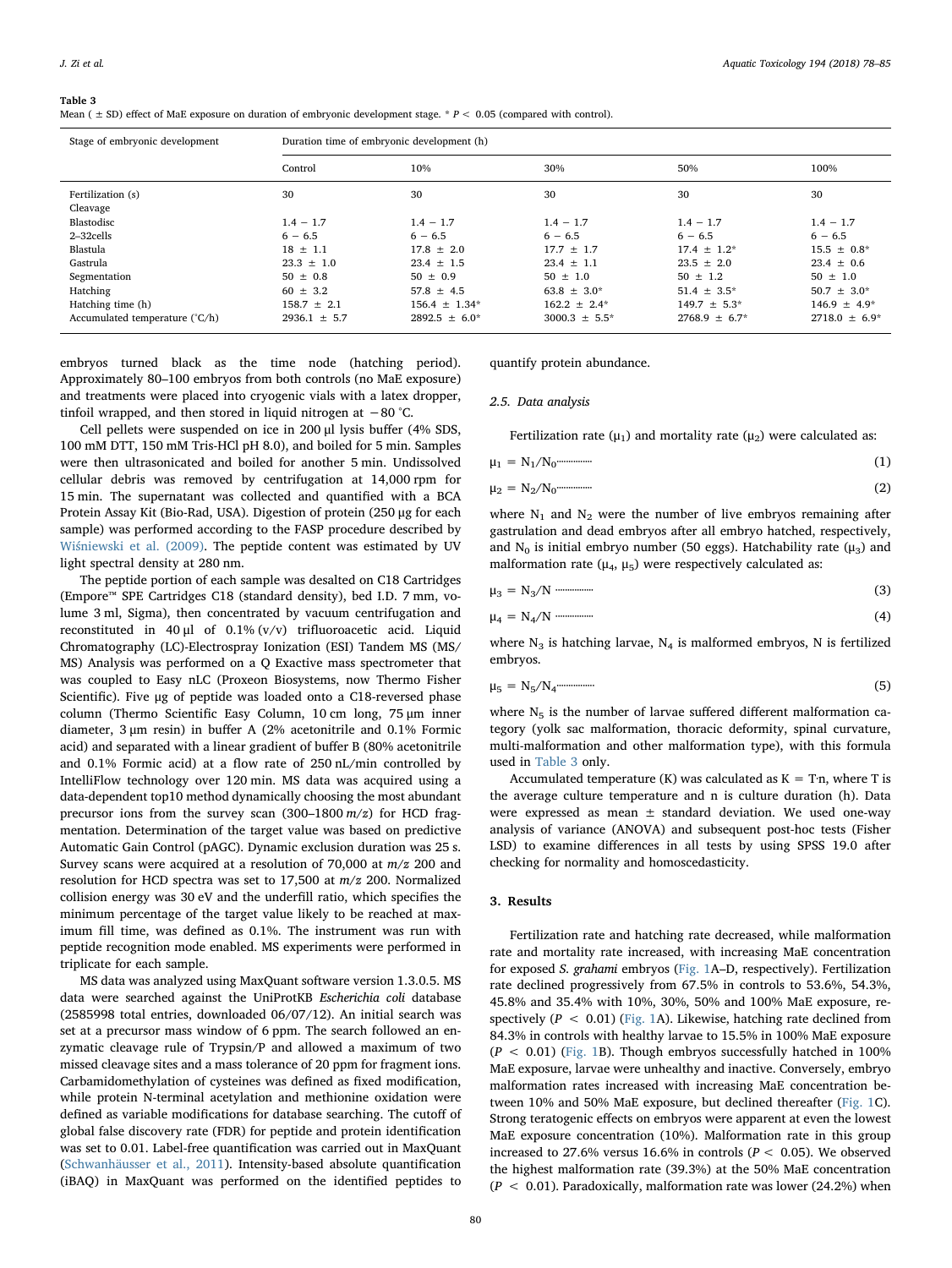<span id="page-3-0"></span>

Fig. 1. Mean (+standard deviation) effects of Microcystis aeruginosa exudate (MaE) exposure on fertilization (A), hatching (B), malformation (C), and mortality rate (D) of S. grahami embryos. Significantly different groups are indicated by different letters above the bars.

<span id="page-3-1"></span>

Fig. 2. Mean (+standard deviation) effects of Microcystis aeruginosa exudate (MaE) exposure on S. grahami sperm motility and lifespan. Significantly different groups are indicated by different letters above the bars.

embryos were exposed to the highest MaE concentration (100%), though their mortality rate was high. Mortality rate (90.0%) of embryos exposed to 100% MaE was significantly higher than that in controls  $(27.8\%; P < 0.01)$  [\(Fig. 1](#page-3-0)D).

Sperm can be activated in all MaE concentration exposed, but the sperm motility are strongly affected by MaE. Sperm motility declined progressively from 94.3% in controls to 74.0%, 61.7%, 45.7% and 21.7% with 10%, 30%, 50% and 100% MaE exposure, respectively  $(P < 0.01)$  [\(Fig. 2\)](#page-3-1). Sperm lifespan also shortened under MaE exposure, which decline from 71.7 s in controls to 63.7s, 54.67s, 46.67 s and 41.67 s with 10% (P > 0.05), 30%, 50% and 100%  $(P < 0.01)$  MaE exposure, respectively.

Embryonic development started after 1.4 h post-fertilization (hpf); the duration of the cleavage period was 6 h for treatments exposed to MaE, which was similar to controls [\(Table 3](#page-2-0)). The blastula period increased with increasing MaE concentration, with developmental times for 10–50% MaE exposure and control groups all  $> 17$  h, while at the highest dose (100%) it was truncated to 15.5 h ( $P < 0.01$ ) ([Table 3](#page-2-0)). Duration time of the hatching period peaked at 30% MaE exposure  $({\sim}4 \text{ h longer}; P < 0.05)$ , while those at concentrations of 10, 50  $(P < 0.01)$  and 100%  $(P < 0.01)$  MaE were all shorter than in controls ([Table 3\)](#page-2-0).

Fish embryo malformations were wide-ranging in individuals exposed to MaE exudates. However, the type and degree of malformations differed under different MaE exposures ([Table 4](#page-3-2); [Fig. 3](#page-4-0)). Malformed embryos ranged from mild to serious impairment when exposed to MaE exudates ([Fig. 3](#page-4-0)). Impairments included yolk sac malformation, thoracic deformity, spinal curvature, and multi-malformations, among others [\(Fig. 3\)](#page-4-0). Yolk sac malformation decreased progressively with increasing MaE concentration ( $P < 0.01$ ), from a high of 61.0% in controls to 10.3% at 100% MaE exposure [\(Table 4\)](#page-3-2). Thoracic deformities were elevated only at lower concentrations of MaE (10, 30%;  $P$  < 0.05) ([Table 4\)](#page-3-2). Spinal curvature malformations were highest at these same MaE concentrations ( $P < 0.05$ ), but were elevated in all MaE treatments ([Table 4\)](#page-3-2). Multi-malformations were elevated but

#### <span id="page-3-2"></span>Table 4

Mean (  $\pm$  SD) malformation rates for S. grahami embryos in different malformation categories under different MaE concentration exposures. All malformation rates under different MaE concentration exposures were compared with control values.  $* P < 0.05$ .

| Malformation type       | Concentration of MaE (%) |                          |                  |                  |                  |  |
|-------------------------|--------------------------|--------------------------|------------------|------------------|------------------|--|
|                         | Control                  | 10                       | 30               | 50               | 100              |  |
| Yolk sac malformation   | $61.0 \pm 3.1$           | $31.5 \pm 3.8^*$         | $20.0 \pm 1.3^*$ | $14.3 \pm 0.6^*$ | $10.3 \pm 1.6^*$ |  |
| Thoracic deformity      | $15.0 \pm 2.2$           | $23.0 \pm 2.0^*$         | $21.9 \pm 1.0^*$ | $16.7 \pm 0.4$   | $14.7 \pm 2.2$   |  |
| Spinal curvature        | $12.8 \pm 1.1$           | $24.6 \pm 0.4*$          | $25.4 \pm 1.3^*$ | $19.6 \pm 1.8$   | $18.7 \pm 3.1$   |  |
| Multi-malformation      | $11.2 + 0.7$             | $20.9 + 2.0*$            | $32.7 \pm 2.5^*$ | $43.1 \pm 2.6^*$ | $51.9 \pm 1.9*$  |  |
| Other malformation type | $\overline{\phantom{0}}$ | $\overline{\phantom{a}}$ | $3.5 \pm 1.8$    | $6.2 \pm 1.9$    | $4.5 \pm 2.2$    |  |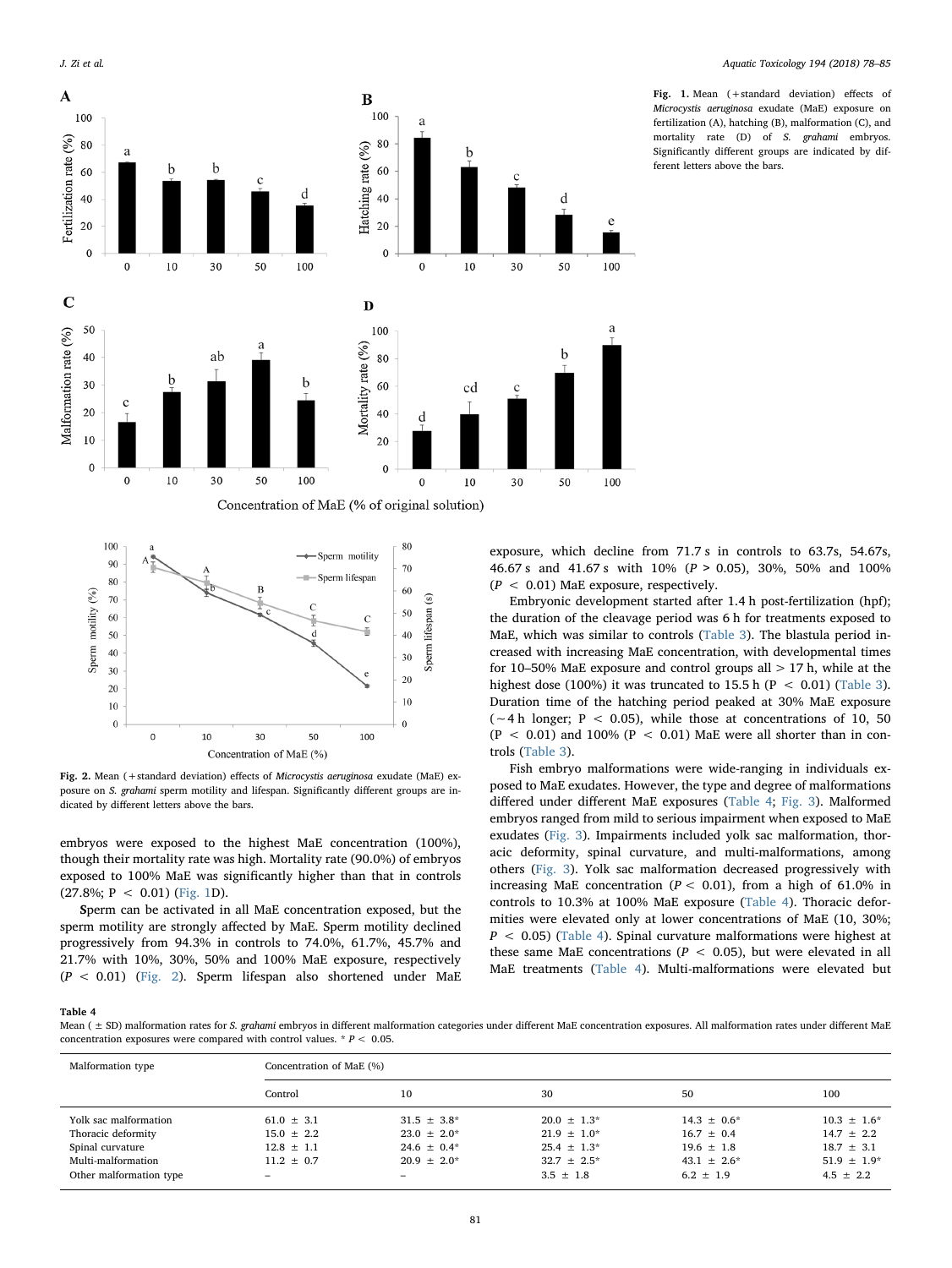<span id="page-4-0"></span>

Fig. 3. Control (A & E) and malformed embryos of S. grahami under MaE-stress. Malformed larvae include yolk sac malformation (B–D), thoracic deformity (F–H), spinal curvature (I–K), multi-malformations (L–N), and other malformation types including double head (O), encephalatrophy (P), and axon shortened (Q). Abnormalities are highlighted with red arrows. (For interpretation of the references to colour in this figure legend, the reader is referred to the web version of this article.)

proportional to MaE concentration [\(Table 4](#page-3-2)). Particularly severe malformations such as double-head and encephalatrophy occurred only at moderate to high MaE concentrations (i.e. ≥30%). In general, we observed that severity of deformities increased from low MaE concentrations to higher ones.

After-hatch larvae exposed to MaE typically experienced one or more of three typically developmental deficiencies: swollen pericardium; spinal curvature often accompanied with swollen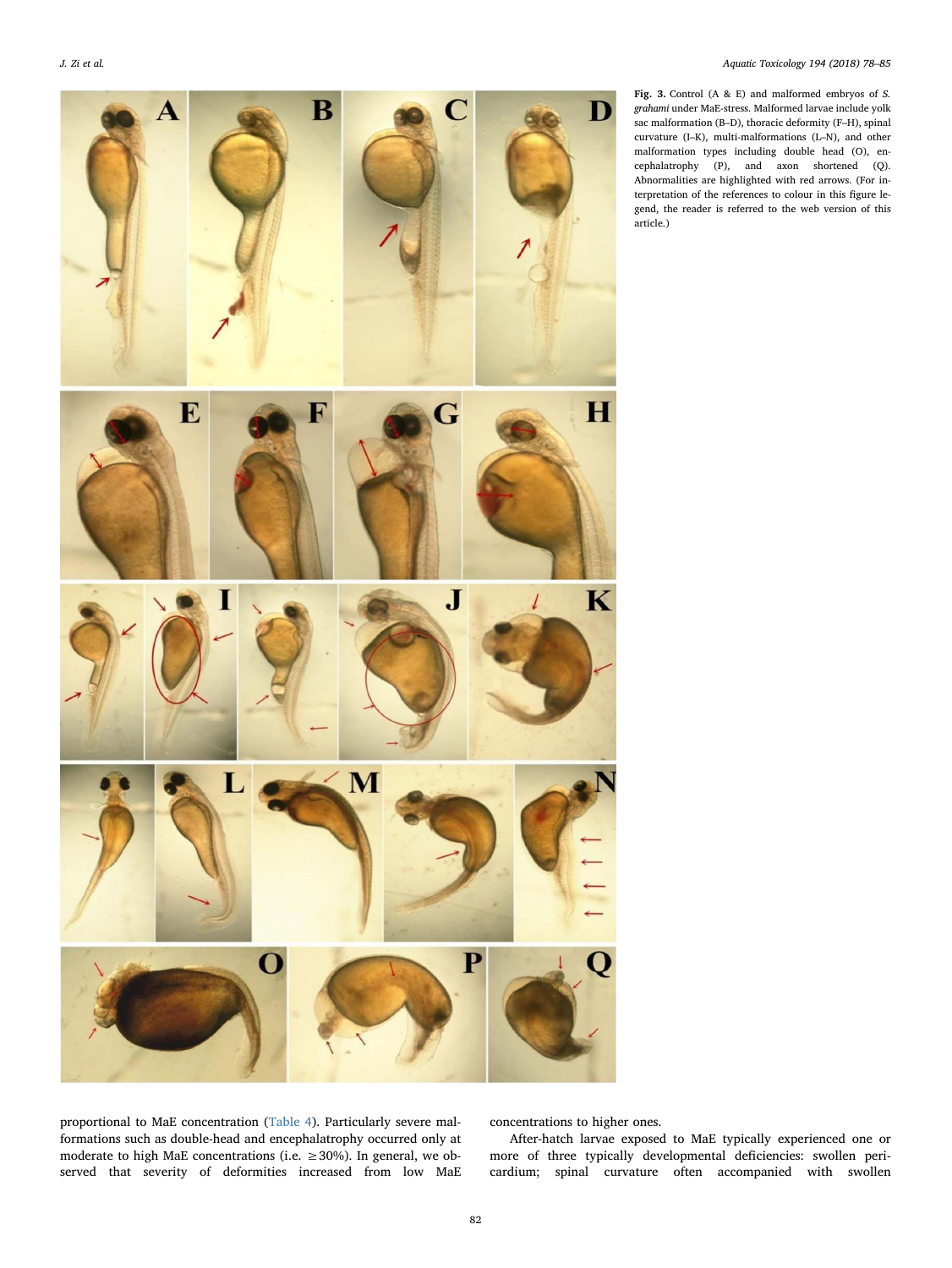<span id="page-5-0"></span>

Fig. 4. Development process of after-hatched larvae of S. grahami exposed to MaE. The development process of normal (control) larvae (A–F), and those with spinal curvature (G–K), thoracic deformity (L–O), or multi-malformation (P–U).

pericardium; or death of fry within one month and without organ development. MaE-exposed developing fry exhibited a swollen pericardium ([Fig. 4](#page-5-0)L–0) or multi-malformations ([Fig. 4](#page-5-0)P–U) between days 1 and 10, while those lacking developed organs are highlighted in [Fig. 4](#page-5-0)P–U. The progression of development of spinal curvature for fry aged 1–9 d is highlighted in [Fig. 3G](#page-4-0) and K, respectively. Both normal fry ([Fig. 4](#page-5-0)U) and malformed fry [\(Fig. 4J](#page-5-0)) could develop a functional and healthy swim bladder by 7 d.

We explored all proteins that were over/under-expressed (by at least 2-fold/0.5 times) or which could only be detected in controls or treatments when exposed to MaE exudates. In total, there are 1112 proteins expression in MaE-treated S. grahami embryos were significantly changed (318 differentially expressed proteins, 742 and 52 proteins were detected in control and treatment, respectively). Further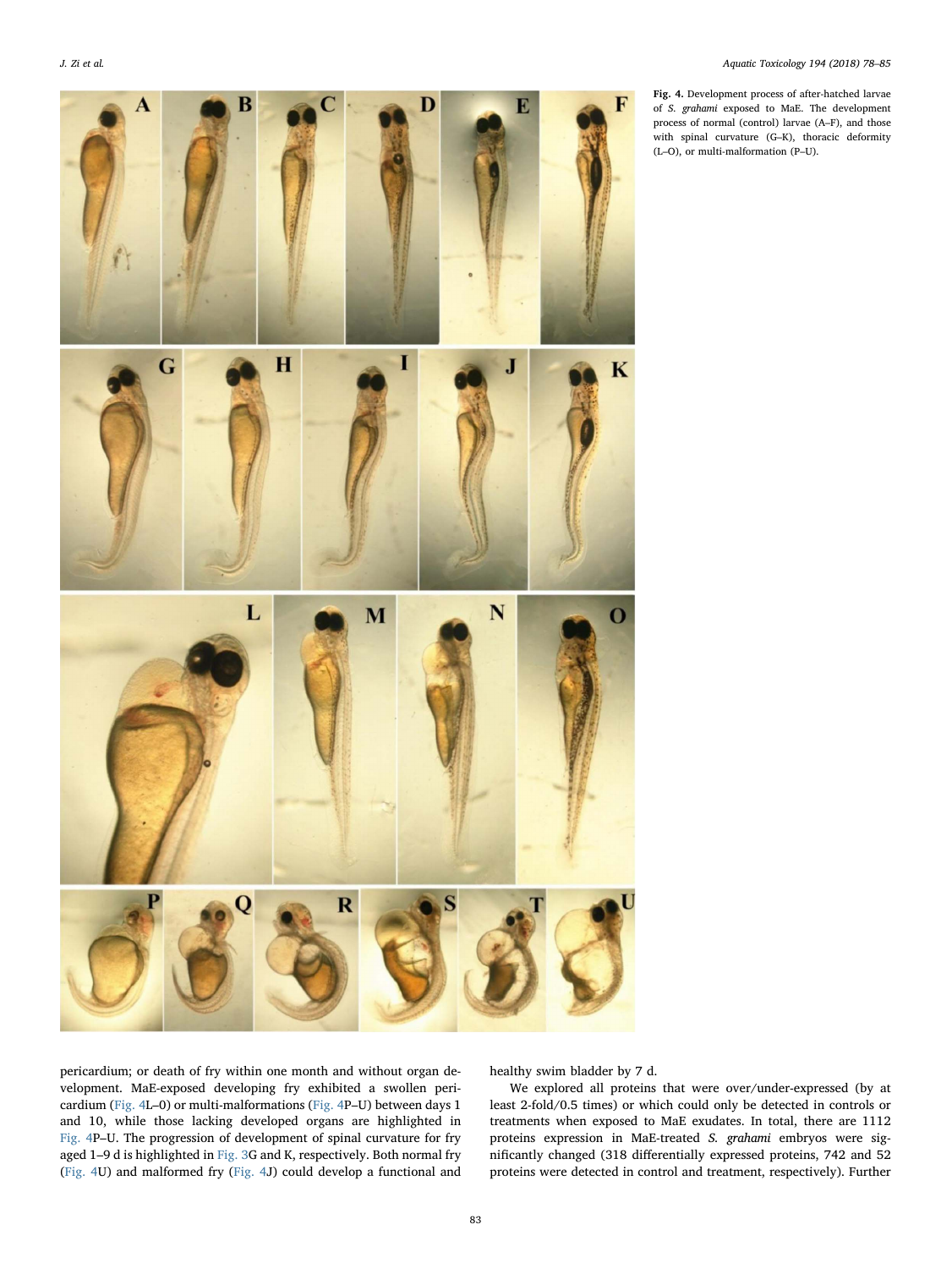<span id="page-6-0"></span>

Fig. 5. Pathway of MaE-induced cardiac abnormality in fish embryos.

gene ontology (GO) annotations and pathway analysis were performed, and 1680 GO terms and 288 pathways were involved. Phenotype observations indicated that larvae suffered very serious heart dysplasia. Complementary proteomic analysis revealed that MaE could strongly alter expression of two proteins that are closely associated with heart systoly and diastoly. Protein S100A1 was over-expressed 26 times as compared to the control, while myosin light chain was under-expressed 25-fold. Both proteins are related to calcium ion balance. Further KEGG (Kyoto Encyclopedia of Genes and Genomes) study revealed that MaE also influenced the structure of cardiac sarcomere and cardiomyocyte ([Fig. 5\)](#page-6-0), which ultimately lead to ventricular hypertrophy.

#### 4. Discussion

Our previous research demonstrated that secondary metabolites (other than microcystins) produced from exponential-exudates-phase cells adversely affected green algae, diatoms, and macrophytes by inhibiting growth and photosynthesis ([Wang et al., 2017; Xu et al., 2016,](#page-7-5) [2015; Zheng et al., 2013\)](#page-7-5). This study extends these effects to animals. Both embryo and sperm assays demonstrated that MaE has strong adverse effects on fish. Successful survival of offspring is a key requirement of population establishment, persistence or recovery. The failure of embryo development when exposed to MaE could be a major obstacle to successful reintroduction of this fish species in Dianchi Lake. Field studies of reintroduced S. grahami across six years indicate that larvae can survive and grow to sexual maturity in Dianchi Lake, but a subsequent generation has never been found. Results of our study indicate that negative effects associated with MaE exposure are consistent with demographic failure of this species in the lake.

Using both phenotype and proteomic expression, our study revealed a broad array of adverse responses by individuals exposed to MaE, ranging from coarse phenotype malformations to altered proteome. Among the consequences, the most noteworthy is the teratogenic effect of MaE. Teratogenic effects are now known to impact S. grahami, other

fish species (i.e. zebra fish), and amphibians [\(Jaja-Chimedza et al.,](#page-7-21) [2017; Smutná et al., 2017; Jonas et al., 2015, 2014](#page-7-21)). These findings indicate possible ubiquitous effects of MaE exposure, and even a potential risk to mammals including humans. Observation of post-embryonic development of larvae demonstrated that teratogenicity of exudates may have profound consequences. For example, teratogenic larvae exhibited no organ development with time (see [Fig. 4](#page-5-0)P–U). Considering the complexity of this developmental process, it is, however, difficult to identify the mechanisms responsible for this phenomenon.

Heart failure seems to be an unavoidable consequence of MaE exposure based on our combined phenotypic observations and proteomic analysis. The shape of the larva's heart becomes long and narrow under MaE exposure (fi[g. 4](#page-5-0)L) as compared with controls animals (fi[g. 4](#page-5-0)A). Proteomic analysis then demonstrated aberrant expression in both cardiac structural proteins and proteins related to cardiac systole function. Notable among them is S100A1, a regulator of myocardial contractility, which was overexpressed 26-fold. S100A1 belongs to S100 protein family, which is the largest subfamily of EF-hand  $Ca^{2+}$ binding proteins. S100A1 overexpression would enhance cardiac contractile performance both by regulating sarcoplasmic reticulum  $Ca^{2+}$ handling and myofibrillar  $Ca^{2+}$  responsiveness [\(Most et al., 2001](#page-7-22)). S100A1 could increases  $Ca^{2+}$  release from the sarcoplasmic reticulum by interacting with the ryanodine receptor ([Ehlermann et al., 2000](#page-7-23)), which in turn would lead to an imbalance of  $Ca^{2+}$  flux. Conversely, S100A1 also has the potential to rescue in vivo cardiac function after acute myocardial infarction as well as in chronic heart function, as this protein has anti-hypertrophic and anti-apoptotic properties ([Most et al.,](#page-7-24) [2007\)](#page-7-24). Hence, further studies should be carry out to examine whether increased S100A1 protein content yields overall beneficial or detrimental effects with respect to heart failure in developing embryos.

Exposures to MaE caused earlier hatching compared to controls, an effect previously observed in zebra fish embryos under cyanobacterial extract exposure [\(Jonas et al., 2015\)](#page-7-25). This effect is probably associated